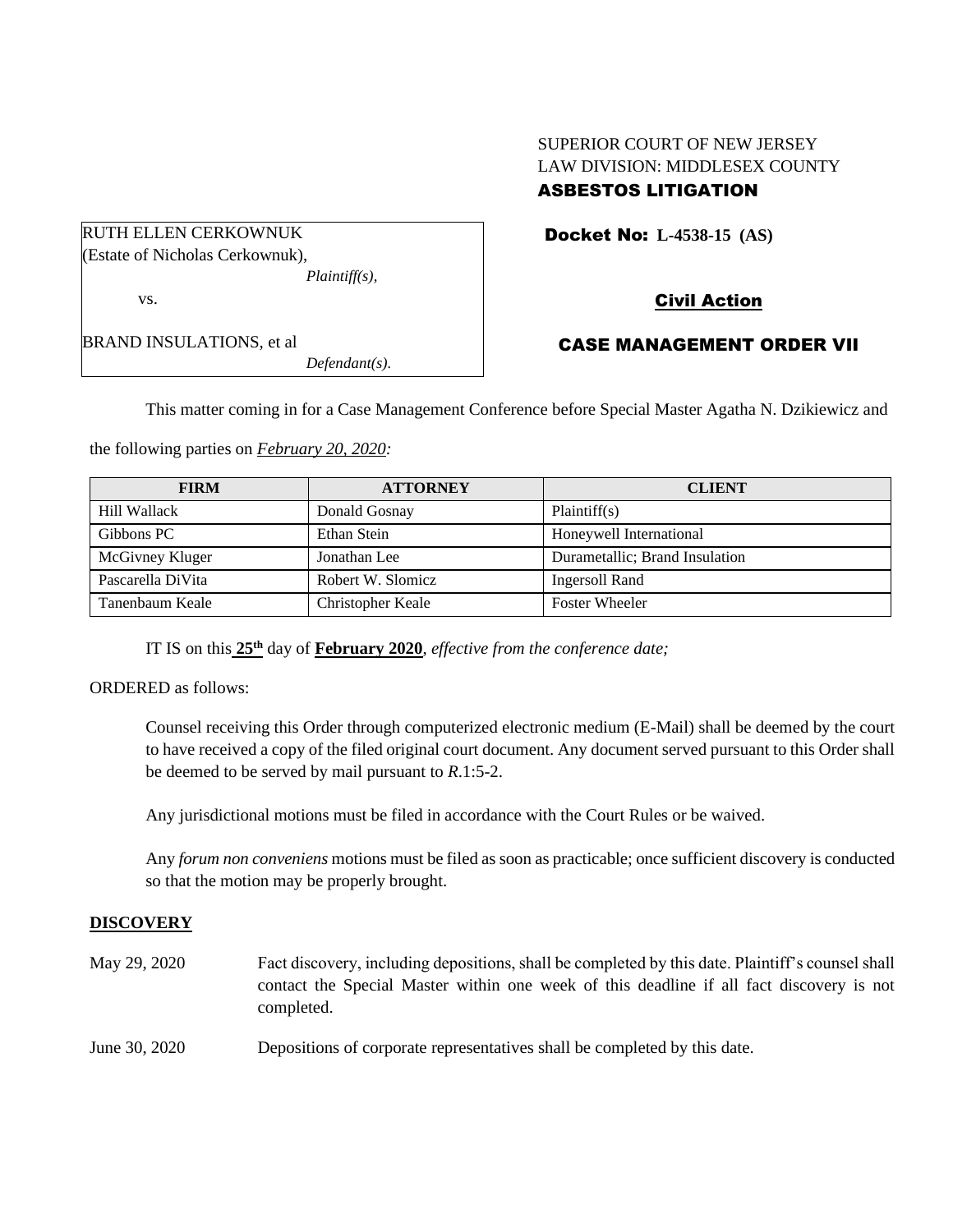## **EARLY SETTLEMENT**

June 5, 2020 Settlement demands shall be served on all counsel and the Special Master by this date.

### **MEDICAL EXPERT REPORT**

October 30, 2020 Defendants shall identify its medical experts and serve medical reports, if any, by this date. In addition, defendants shall notify plaintiff's counsel (as well as all counsel of record) of a joinder in an expert medical defense by this date.

## **LIABILITY EXPERT REPORTS**

- July 31, 2020 Plaintiff shall identify its liability experts and serve liability expert reports by this date or waive any opportunity to rely on liability expert testimony.
- October 30, 2020 Defendants shall identify its liability experts and serve liability expert reports, if any, by this date or waive any opportunity to rely on liability expert testimony.

### **SUMMARY JUDGMENT MOTION PRACTICE**

- August 7, 2020 Plaintiff's counsel shall advise, in writing, of intent not to oppose motions by this date.
- August 21, 2020 Summary judgment motions shall be filed no later than this date.
- September 18, 2020 Last return date for summary judgment motions.

#### **ECONOMIST EXPERT REPORTS**

- July 31, 2020 Plaintiff shall identify its expert economists and serve expert economist report(s), if any, by this date or waive any opportunity to rely on economic expert testimony.
- October 30, 2020 Defendants shall identify its expert economists and serve expert economist report(s), if any, by this date or waive any opportunity to rely on economic expert testimony.

#### **EXPERT DEPOSITIONS**

November 25, 2020 Expert depositions shall be completed by this date. To the extent that plaintiff and defendant generic experts have been deposed before, the parties seeking that deposition in this case must file an application before the Special Master and demonstrate the necessity for that deposition. To the extent possible, documents requested in a deposition notice directed to an expert shall be produced three days in advance of the expert deposition. The expert shall not be required to produce documents that are readily accessible in the public domain.

#### **PRE-TRIAL AND TRIAL**

April 15, 2020 The settlement conference previously scheduled on this date is **cancelled**.

November 18, 2020 @ 1:30pm Settlement conference. All defense counsel shall appear with authority to negotiate settlement and have a representative authorized to negotiate settlement available by

 $\_$  , and the set of the set of the set of the set of the set of the set of the set of the set of the set of the set of the set of the set of the set of the set of the set of the set of the set of the set of the set of th